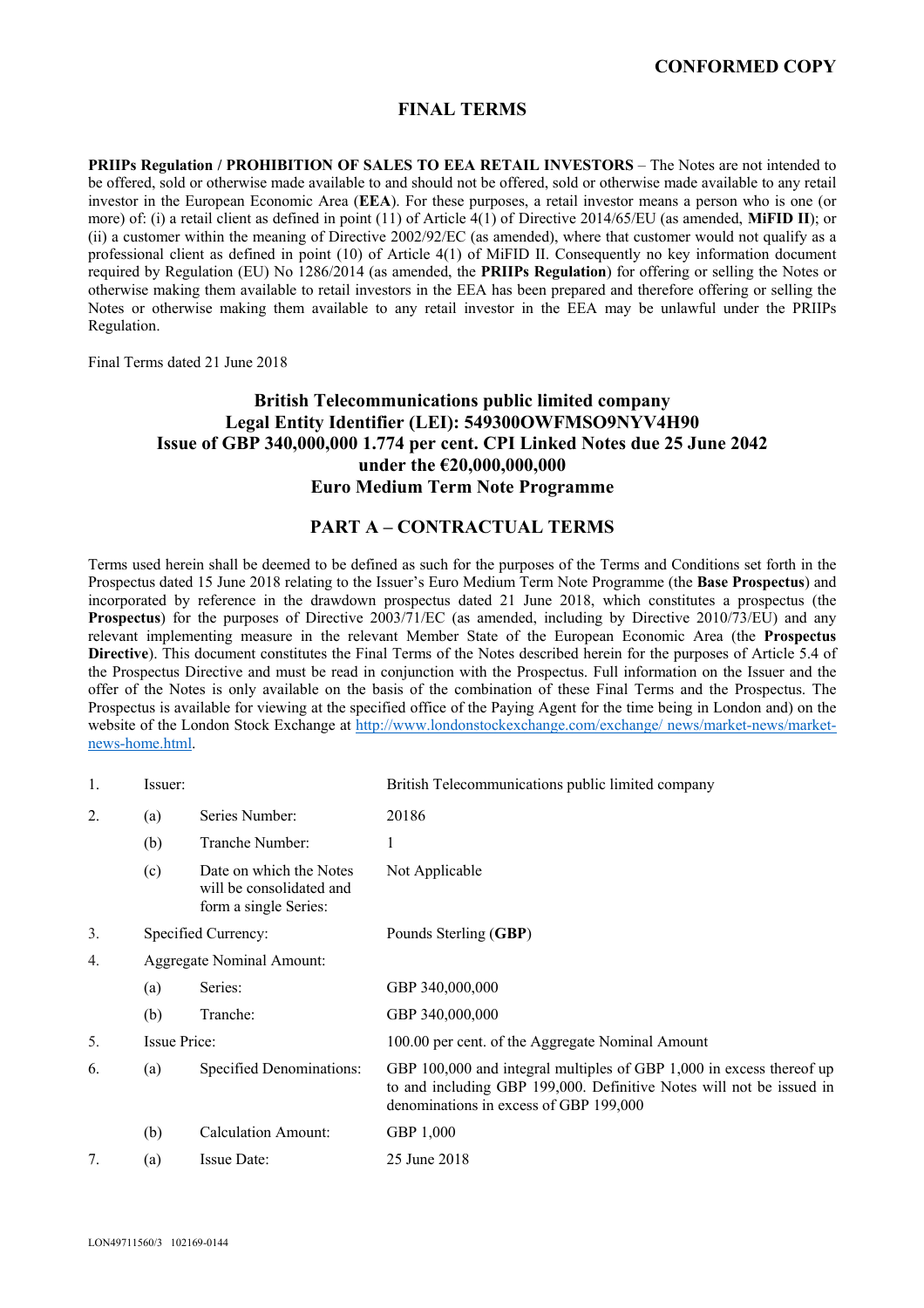|     | (b)                                                      | <b>Interest Commencement</b><br>Date:                                                                         | <b>Issue Date</b>                                                                                                                                                                               |  |
|-----|----------------------------------------------------------|---------------------------------------------------------------------------------------------------------------|-------------------------------------------------------------------------------------------------------------------------------------------------------------------------------------------------|--|
| 8.  | Maturity Date:                                           |                                                                                                               | 25 June 2042                                                                                                                                                                                    |  |
| 9.  | Interest Basis:                                          |                                                                                                               | See Appendix – Condition 19                                                                                                                                                                     |  |
| 10. | Redemption/Payment Basis:                                |                                                                                                               | See Appendix – Condition 19                                                                                                                                                                     |  |
| 11. | Change of Interest Basis or<br>Redemption/Payment Basis: |                                                                                                               | Not Applicable                                                                                                                                                                                  |  |
| 12. |                                                          | Put/Call Options:                                                                                             | See paragraphs 18, 19, 20 and 21 below and the Appendix                                                                                                                                         |  |
| 13. | Date Board approval for issuance of<br>Notes obtained:   |                                                                                                               | 26 April 1994, 23 October 2001 and 14 June 2018                                                                                                                                                 |  |
| 14. | Negative Pledge (Condition 3):                           |                                                                                                               | Applicable                                                                                                                                                                                      |  |
|     |                                                          |                                                                                                               | PROVISIONS RELATING TO INTEREST (IF ANY) PAYABLE - See Appendix - Condition 19                                                                                                                  |  |
| 15. | <b>Fixed Rate Note Provisions</b>                        |                                                                                                               | Not Applicable                                                                                                                                                                                  |  |
| 16. | Floating Rate Note Provisions                            |                                                                                                               | Not Applicable                                                                                                                                                                                  |  |
| 17. | Zero Coupon Note Provisions                              |                                                                                                               | Not Applicable                                                                                                                                                                                  |  |
|     |                                                          |                                                                                                               | <b>PROVISIONS RELATING TO REDEMPTION - See Appendix - Condition 19</b>                                                                                                                          |  |
| 18. | Issuer Call:                                             |                                                                                                               | Applicable – See Appendix – Condition 19                                                                                                                                                        |  |
|     | (a)                                                      | Optional Redemption<br>$Date(s)$ :                                                                            | Any day prior to the Maturity Date                                                                                                                                                              |  |
|     | (b)                                                      | Optional Redemption<br>Amount of each Note and<br>method, if any, of<br>calculation of such<br>$amount(s)$ :  | See Appendix – Condition 19, subject to Condition 19.11, GBP 1,000<br>per Calculation Amount                                                                                                    |  |
|     | (c)                                                      | Reference Bond:                                                                                               | See Appendix – Condition 19.11                                                                                                                                                                  |  |
|     | (d)                                                      | Quotation Time:                                                                                               | 11.00 a.m. London time                                                                                                                                                                          |  |
|     | (e)                                                      | Redemption Margin:                                                                                            | See Appendix – Condition 19.11                                                                                                                                                                  |  |
|     | (f)                                                      | If redeemable in part:                                                                                        | Not Applicable                                                                                                                                                                                  |  |
|     | (g)                                                      | Notice periods (if other<br>than as set out in the<br>Conditions):                                            | Minimum period: 15 days<br>Maximum period: 30 days                                                                                                                                              |  |
| 19. |                                                          | <b>Issuer Maturity Par Call:</b>                                                                              | Applicable – See Appendix – Condition 19, subject to Condition 19.1<br>and, in respect of the Final Redemption Amount, calculated as at the<br>Maturity Date - GBP 1,000 per Calculation Amount |  |
|     | (a)                                                      | Notice periods (if other                                                                                      | Minimum period: 15 days                                                                                                                                                                         |  |
|     |                                                          | than as set out in the<br>Conditions):                                                                        | Maximum period: 30 days                                                                                                                                                                         |  |
|     | (b)                                                      | Period in which Notes may<br>be redeemed to commence<br>(if different from that set<br>out in Condition 6.4): | 30 days prior to the Maturity Date to (but excluding) the Maturity Date                                                                                                                         |  |
| 20. | General Investor Put:                                    |                                                                                                               | Not Applicable                                                                                                                                                                                  |  |
| 21. |                                                          | Change of Control Investor Put:                                                                               | Applicable – See Appendix – Condition 19                                                                                                                                                        |  |
|     | (a)                                                      | Optional Redemption<br>Amount:                                                                                | See Appendix – Condition 19, subject to Condition 19.1, GBP 1,000<br>per Calculation Amount                                                                                                     |  |
|     | (b)                                                      | Put Period (if other than as<br>set out in the Conditions):                                                   | Minimum period: 30 days<br>Maximum period: 45 days                                                                                                                                              |  |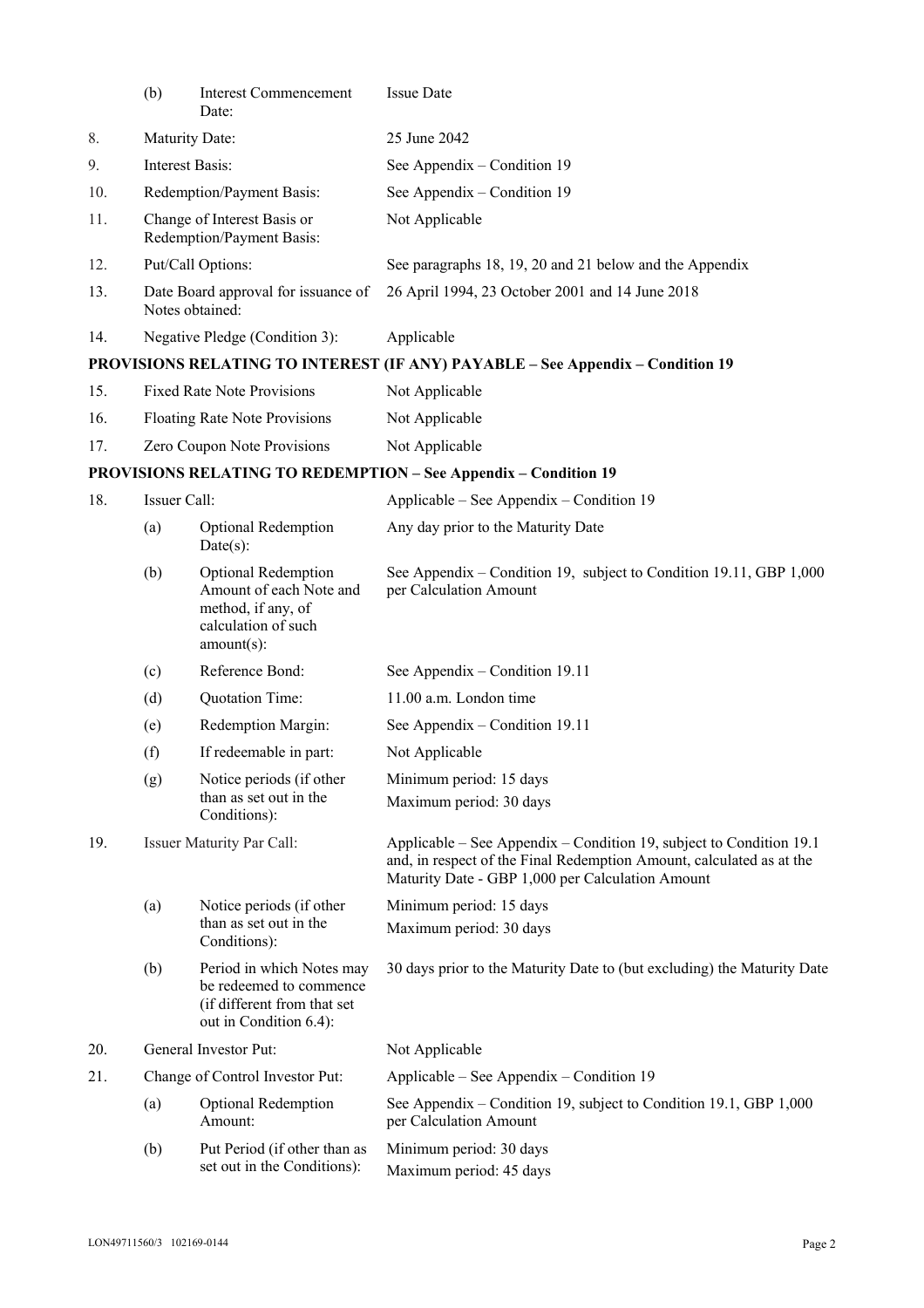| 22. | Final Redemption Amount:                                                                                                                                                                                             | See Appendix – Condition 19, subject to Condition 19.1, GBP 1,000<br>per Calculation Amount |
|-----|----------------------------------------------------------------------------------------------------------------------------------------------------------------------------------------------------------------------|---------------------------------------------------------------------------------------------|
| 23. | Early Redemption Amount payable<br>on redemption for taxation reasons<br>or on event of default and/or the<br>method of calculating the same (if<br>required or if different from that set<br>out in Condition 6.6): | See Appendix – Condition 19, subject to Condition 19.1, GBP 1,000<br>per Calculation Amount |
|     | <b>GENERAL PROVISIONS APPLICABLE TO THE NOTES</b>                                                                                                                                                                    |                                                                                             |

24. Form of Notes: Temporary Global Note exchangeable for a Permanent Global Note which is exchangeable for Definitive Notes only upon an Exchange Event 25. New Global Note: Yes 26. Additional Financial Centre(s) or other special provisions relating to Payment Days: Not Applicable 27. Talons for future Coupons to be attached to Definitive Notes: No 28. Relevant Benchmark: Not Applicable

Signed on behalf of the Issuer:

By: LES WINNISTER

 Les Winnister Treasurer BT Group

*Duly authorised*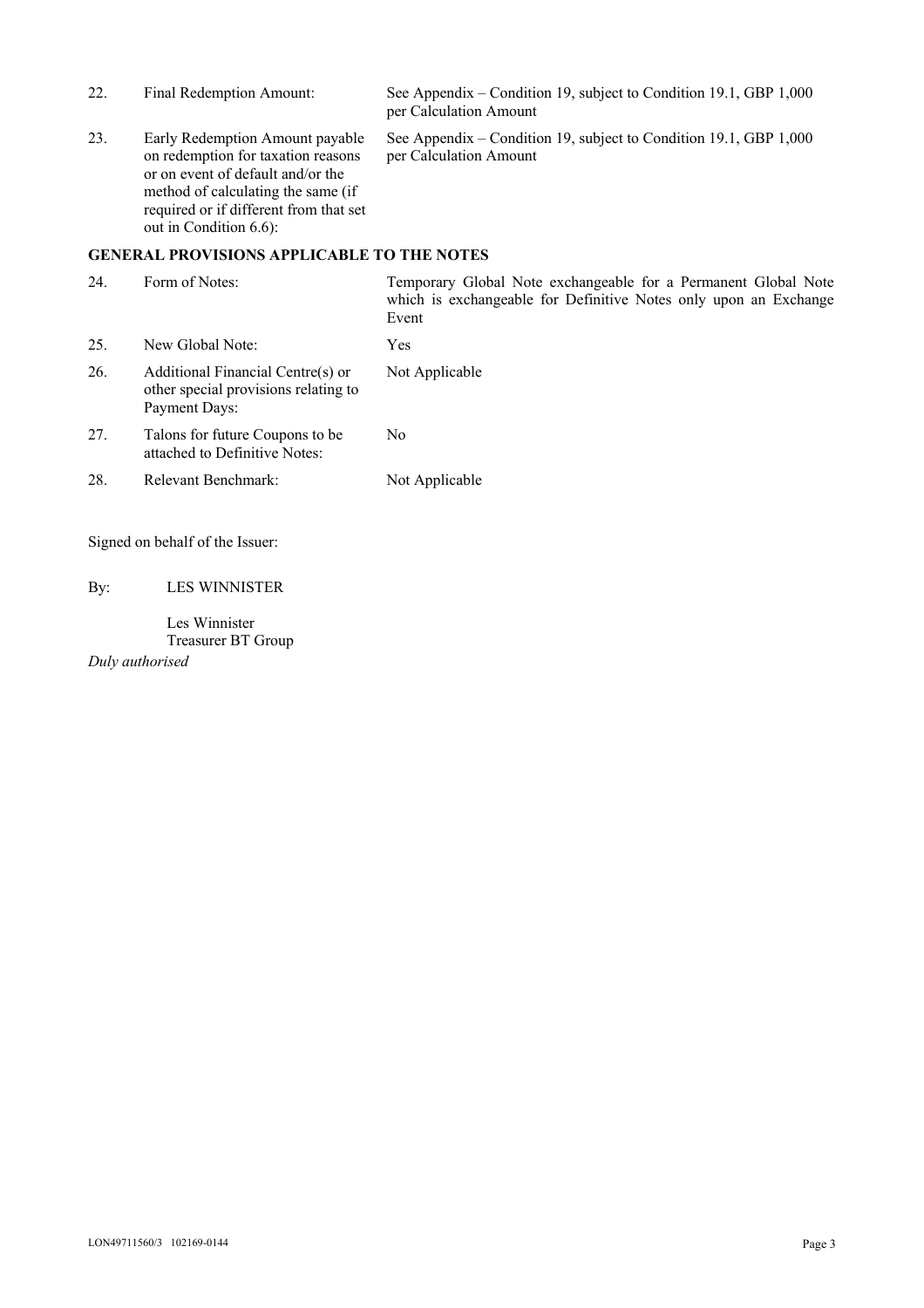## **PART B – OTHER INFORMATION**

## **1. ADMISSION TO TRADING**

| $\left(1\right)$ | Admission to trading:                                             | Application has been made by the Issuer (or on its behalf) for the<br>Notes to be admitted to trading on the London Stock Exchange's<br>regulated market and admitted to the Official List of the UK Listing<br>Authority with effect from the Issue Date. |
|------------------|-------------------------------------------------------------------|------------------------------------------------------------------------------------------------------------------------------------------------------------------------------------------------------------------------------------------------------------|
| (ii)             | Estimate of total expenses<br>related to admission to<br>trading: | GBP 4,500                                                                                                                                                                                                                                                  |
| <b>RATINGS</b>   |                                                                   |                                                                                                                                                                                                                                                            |

Ratings: The Notes to be issued are expected to be rated:

S&P Global Ratings, acting through Standard & Poor's Credit Market Services Europe Limited (**Standard and Poor's**): BBB

Moody's Investors Service España, S.A. (**Moody's**): Baa2

Fitch Ratings Limited (**Fitch**): BBB

#### **3. INTERESTS OF NATURAL AND LEGAL PERSONS INVOLVED IN THE ISSUE**

 Britel Scotland II L.P. is an investment holding vehicle established for the purpose of holding certain investments for the BT Pension Scheme (the **Scheme**). The Issuer is the sponsor to the Scheme. Save as discussed in the risk factor titled "An active trading market for the Notes cannot be assured" in the Prospectus, so far as the Issuer is aware, no other person involved in the offer of the Notes has an interest that is material to the offer.

#### **4. YIELD** (*Fixed Rate Notes only*)

Indication of yield: Not Applicable

### **5. REASONS FOR THE OFFER**

As set out in "Use of Proceeds" on page 57 of the Base Prospectus

### **6. OPERATIONAL INFORMATION**

| (i)    | ISIN:                                                                                                                                               | XS1833078600             |
|--------|-----------------------------------------------------------------------------------------------------------------------------------------------------|--------------------------|
| (ii)   | Common Code:                                                                                                                                        | 183307860                |
| (iii)  | CFI Code:                                                                                                                                           | Not Applicable           |
| (iv)   | FISN:                                                                                                                                               | Not Applicable           |
| (v)    | Any clearing system $(s)$<br>other than Euroclear Bank<br>SA/NV and Clearstream<br>Banking S.A. and the<br>relevant identification<br>$number(s)$ : | Not Applicable           |
| (vi)   | Delivery:                                                                                                                                           | Delivery against payment |
| (vii)  | Names and addresses of<br>additional Paying Agent(s)<br>(if any):                                                                                   | Not Applicable           |
| (viii) | Intended to be held in a                                                                                                                            | Yes                      |

Eurosystem eligibility:

manner which would allow Note that the designation "yes" means that the Notes are intended upon issue to be deposited with Euroclear Bank SA/NV or Clearstream Banking S.A. as common safekeeper and does not necessarily mean that the Notes will be recognised as eligible collateral for Eurosystem monetary policy and intra-day credit operations by the Eurosystem either upon issue or at any or all times during their life. Such recognition will depend upon the ECB being satisfied that Eurosystem eligibility criteria have been met.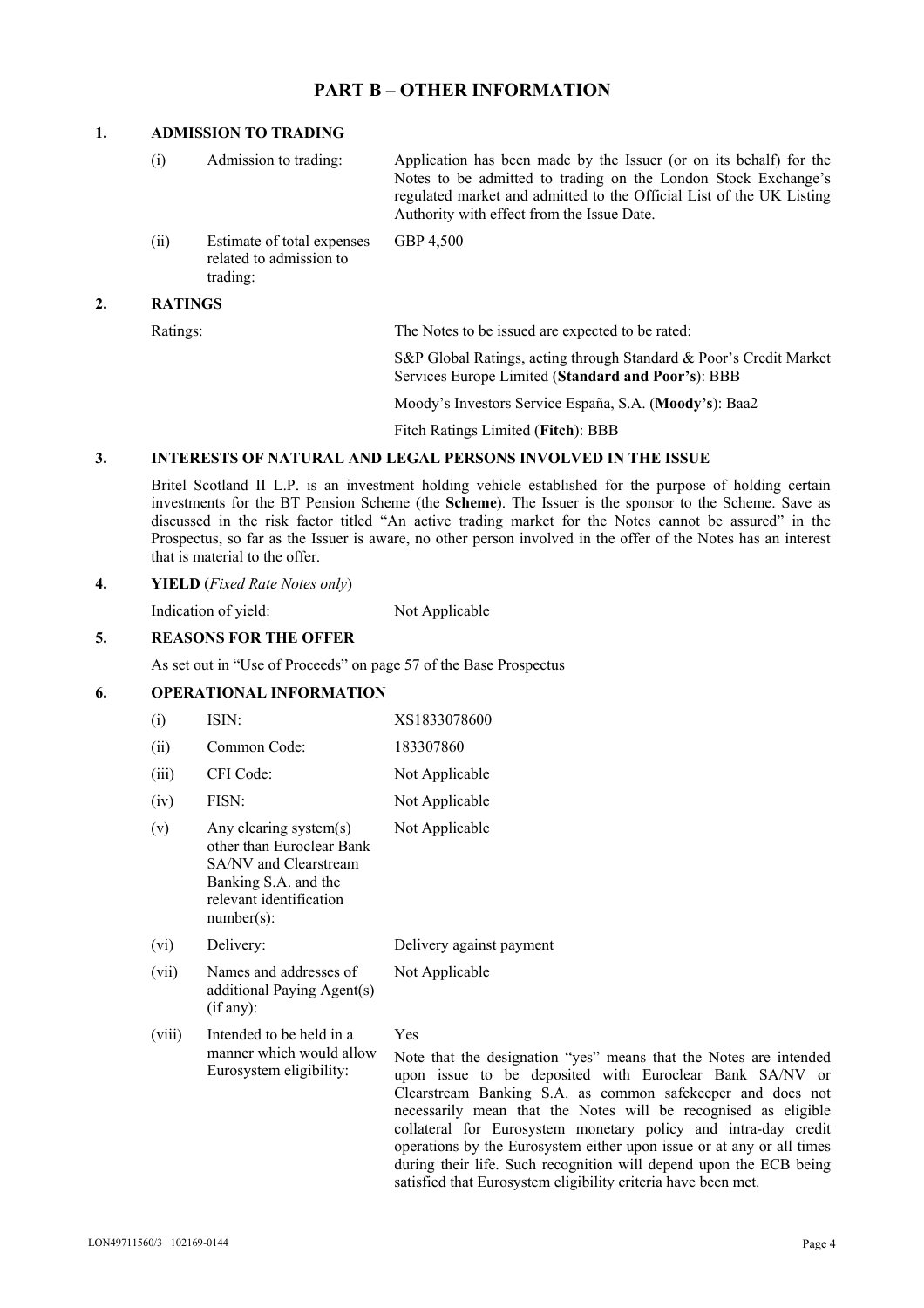## **7. DISTRIBUTION**

| $\left( 1 \right)$ | Method of distribution: | Non-syndicated |
|--------------------|-------------------------|----------------|
|--------------------|-------------------------|----------------|

- (ii) If syndicated: Not Applicable
- (iii) If non-syndicated, name of Dealer/Purchaser: Britel Scotland II L.P.
- (iv) U.S. Selling Restrictions/TEFRA Rules:
- Reg. S Compliance Category 2; TEFRA D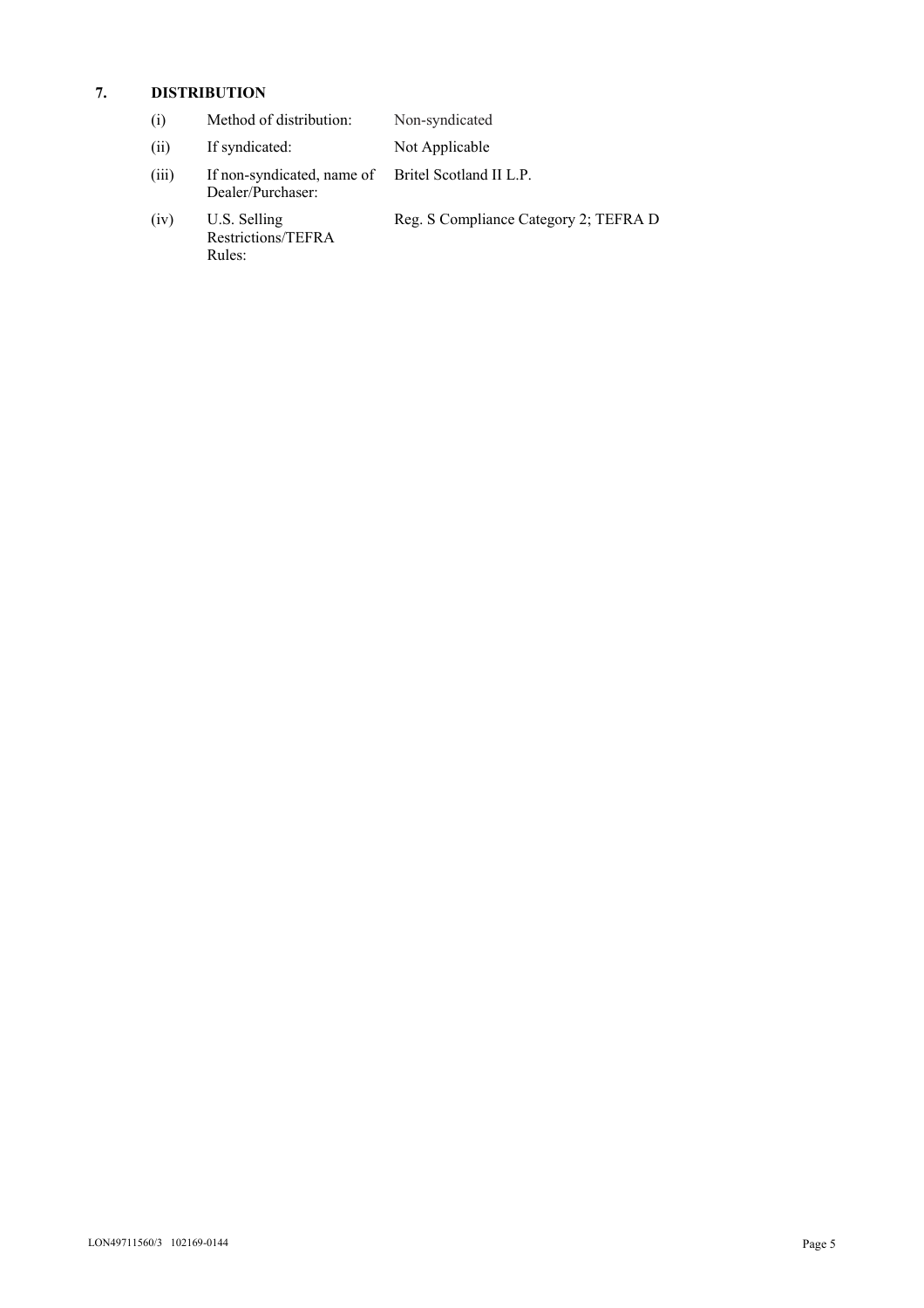# **APPENDIX**

The following Conditions shall apply with respect to the Notes:

## **19. INDEX LINKED NOTES**

### **Application of the Limited Index Ratio**

19.1 Subject to Condition 19.11 (*Redemption at the Option of the Issuer (Issuer Call)*), each payment of interest and principal in respect of the Notes shall be the amount provided in, or determined in accordance with, these Final Terms and these Conditions, multiplied by the Limited Index Ratio applicable to the Calculation Date, in each case and rounded in accordance with Condition 19.3 (*Rounding*).

### **Rate of Interest**

19.2 Each Note bears interest from (and including) the Interest Commencement Date at the Rate of Interest, payable in arrear on 25 June in each year up to (and including) the Maturity Date (each, together with the Maturity Date, an "**Interest Payment Date**"), subject to adjustment in accordance with the Following Business Day Convention with respect only to the day payment is made if a payment is due on a day which is not a Payment Day and will not affect the calculation of the amount of interest. The first such Interest Payment Date falling on 25 June 2019. Such interest will be payable in respect of each Interest Period (which expression shall mean the period from (and including) an Interest Payment Date (or the Interest Commencement Date) to (but excluding) the next (or first) Interest Payment Date).

### **Rounding**

- 19.3 For the purposes of any calculations required pursuant to these Conditions (unless otherwise specified):
	- (a) all percentages resulting from such calculations will be rounded, if necessary, to the nearest one hundred thousandth of a percentage point (with halves being rounded up);
	- (b) all figures (other than percentages) will be rounded to seven significant figures (with halves being rounded up); and
	- (c) all pounds sterling currency amounts which fall due and payable will be rounded to the nearest unit of such currency (with halves being rounded up). For these purposes, "unit" means the lowest amount of pounds sterling which is available as legal tender in the United Kingdom.

### **Calculations**

19.4 The amount of interest payable in respect of any Note for each Interest Period shall be calculated by applying the Rate of Interest to the Calculation Amount, multiplying the product by the Day Count Fraction and multiplying such rounded figure by a fraction equal to the Specified Denomination of such Note divided by the Calculation Amount and adjusted according to the indexation set out in Condition 19.1 (*Application of the Limited Index Ratio*).

#### **Determination and Publication of Interest Amounts and Redemption Amounts**

19.5 As soon as practicable after each time the Agent as Calculation Agent may be required to calculate any Redemption Amount or obtain any quote or make any determination or calculation, the Agent will calculate the amount of interest payable (the "**Interest Amounts**") in respect of each Specified Denomination of Notes or Calculation Amount for the relevant Interest Period (including, for the avoidance of doubt any applicable Limited Index Ratio to be calculated in accordance with Condition 19.1 (*Application of the Limited Index Ratio*)), calculate the Redemption Amount (including, for the avoidance of doubt any applicable Limited Index Ratio to be calculated in accordance with Condition 19.1 (*Application of the Limited Index Ratio*), obtain such quote or make such determination or calculation, as the case may be, and cause the Interest Amounts for each Interest Period and the relevant Interest Payment Date and the Redemption Amount to be notified to the Paying Agents and the Trustee, the Issuer, the Noteholders and the London Stock Exchange as soon as possible after its determination but in no event later than the fourth Business Day after such determination. If the Notes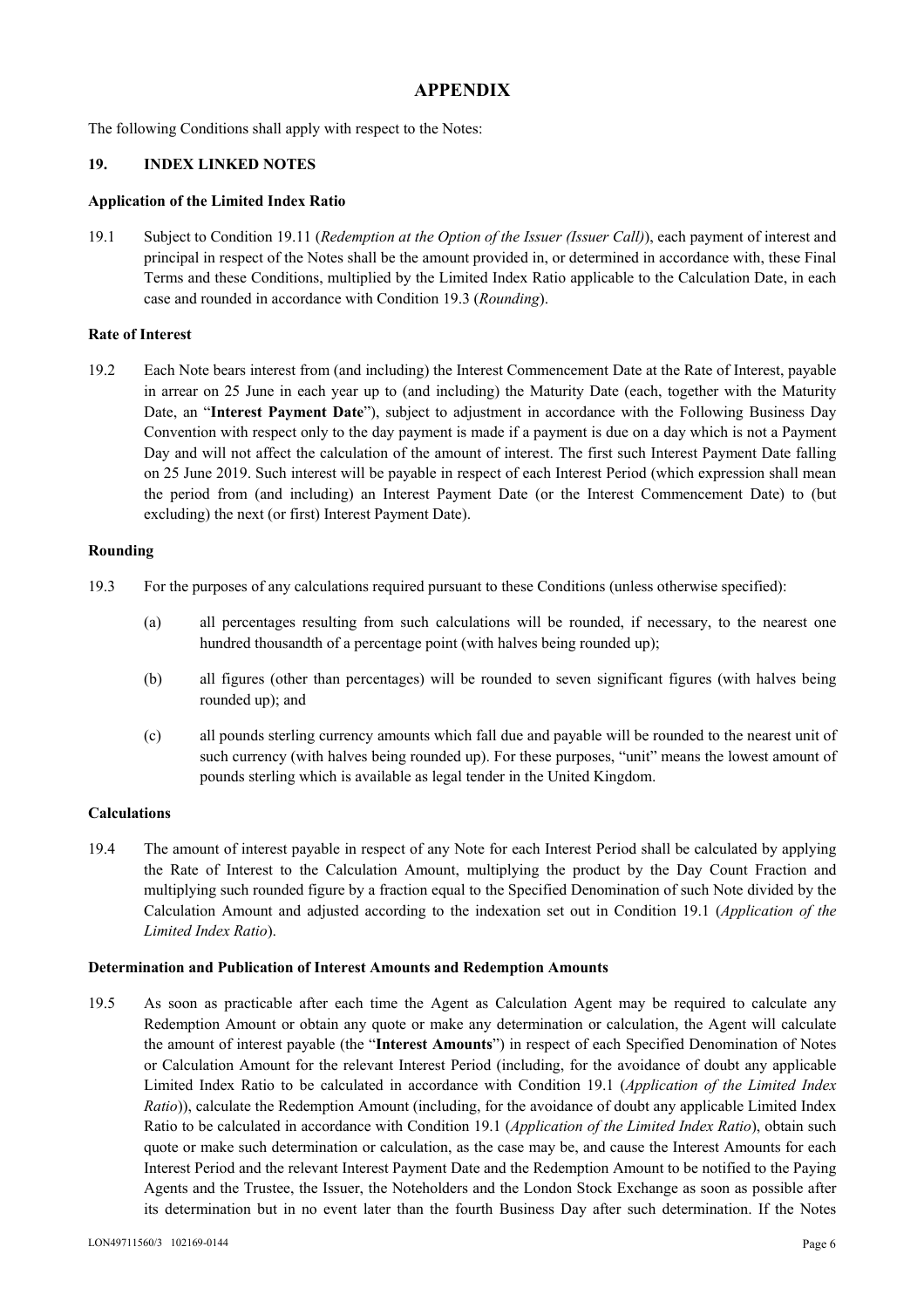become due and payable under Condition 9 (*Events of Default*), the accrued interest payable in respect of the Notes shall nevertheless continue to be calculated as previously provided in accordance with this Condition but no publication of the Interest Amount so calculated need be made unless otherwise required by the Trustee. In making any such determination or calculation of any Interest Amount or Redemption Amount or any other amount to be determined or calculated by the Agent, the Agent may appoint and rely on a determination or calculation by a calculation agent (which shall be an investment bank or other suitable financial services entity of international repute) and any costs in relation thereto shall be met by the Issuer.

#### **Determination or Calculation by Indexation Adviser**

19.6 If the Agent does not at any time for any reason determine any Interest Amount or Redemption Amount or any other amount to be determined or calculated by it, the Issuer shall appoint an Indexation Adviser to determine such Interest Amount, Redemption Amount or other amount as aforesaid at such rate or in such amount as in the Indexation Adviser's absolute discretion (having regard as it shall think fit to the procedures described above, but subject to any Minimum Indexation Factor or Maximum Indexation Factor specified in this Condition 19) it shall deem fair and reasonable in all the circumstances or, subject as aforesaid, apply the provisions of this Condition 19, and each such determination or calculation shall be deemed to have been made by the Agent. Any Indexation Adviser so appointed shall act as an expert and not as an arbitrator and all fees, costs and expenses of the Indexation Adviser and of the Issuer in connection with such appointment shall be borne by the Issuer.

#### **Certificates to be Final**

19.7 All certificates, communications, opinions, determinations, calculations, quotations and decisions given, expressed, made or obtained for the purposes of the provisions of these Conditions by the Agent shall (in the absence of wilful default, bad faith or manifest error) be binding on the Issuer, the Agent, the other Paying Agents, the Trustee, the Noteholders and the Couponholders and (in the absence as aforesaid) no liability to the Issuer, the Trustee, the Noteholders or the Couponholders shall attach to the Agent in connection with the exercise or non-exercise by it of its powers, duties and discretions pursuant to such provisions.

#### **Changes in Circumstances Affecting the Index**

- 19.8 (a) *Change in base*: If at any time and from time to time the Index is changed by the substitution of a new base for it, then with effect from the calendar month from and including that in which such substitution takes effect:
	- (i) the definition of "**Index**" and "**Index Figure**" in Condition 19.13 (*Definitions*) shall be deemed to refer to the new date, month and/or year (as applicable) in substitution for 2015 (or, as the case may be, to such other date or month as may have been substituted for it); and
	- (ii) the definition of Base Index Figure in Condition 19.13 (*Definitions*) shall be amended to mean the product of the then existing Base Index Figure and the Index Figure immediately following such substitution, divided by the Index Figure immediately prior to such substitution.
	- (b) *Delay in publication of Index*: If the Index Figure relating to any month (the "**relevant month**") which is required to be taken into account for the purposes of the determination of the Index Figure applicable for any date is not published on or before the fourteenth business day before the date on which any payment of interest or principal of the Notes is due (the "**date for payment**") (otherwise than because the Index has ceased to be published), the Index Figure applicable to the relevant month shall be (1) such substitute index figure (if any) as the Agent (acting on advice of the Indexation Adviser) considers to have been published by the UK Debt Management Office or the Bank of England, as the case may be (or such other body designated by the UK government for such purpose); or (2) if no such determination is made by the Agent (on advice of the Indexation Adviser) on or before the seventh day before the date for payment, the Index Figure last published (or, if later, the substitute index figure last determined pursuant to Condition  $19.8(b)(1)$ ) before such seventh day.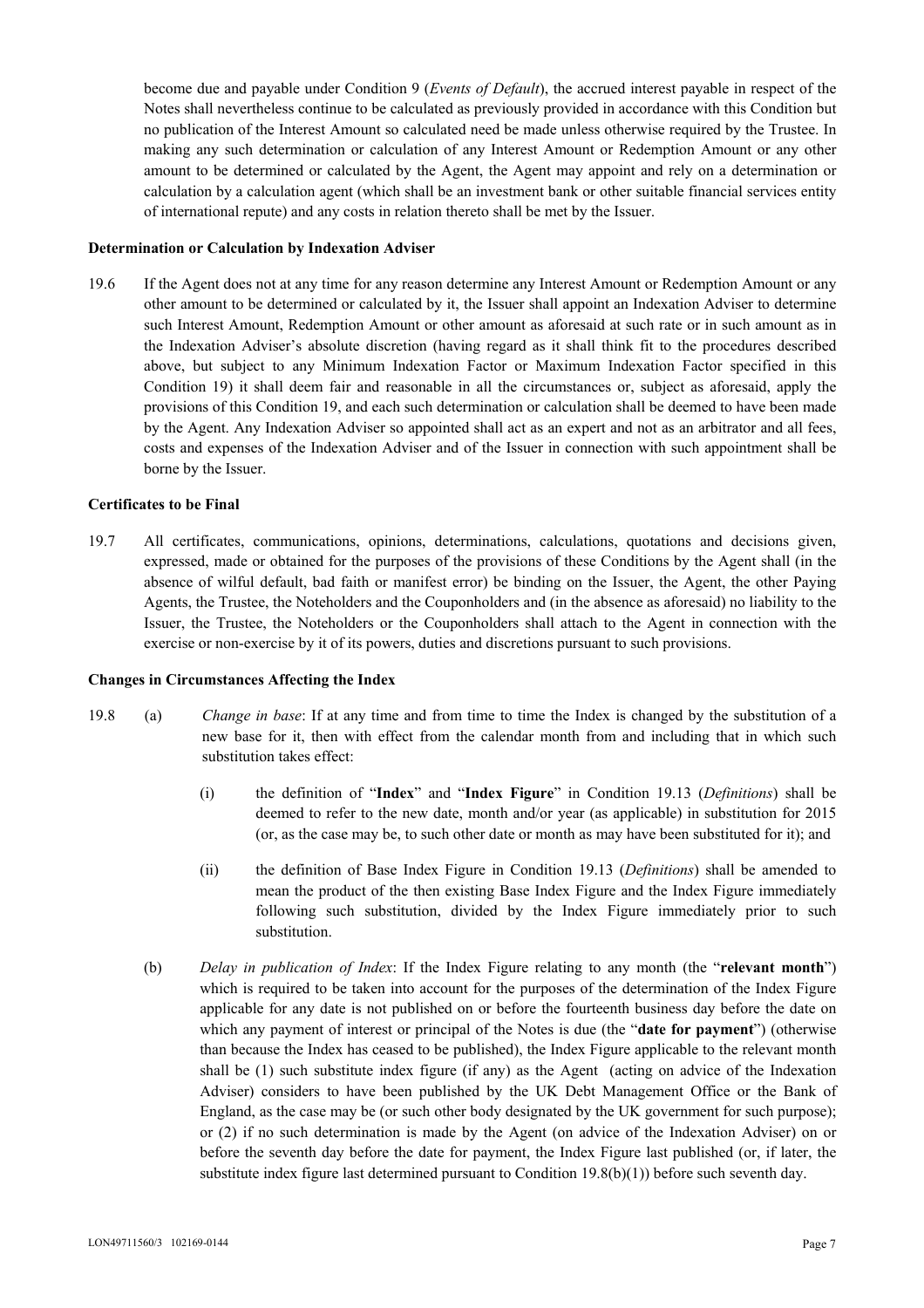### **Application of Changes**

- 19.9 Where the provisions of Condition 19.8(b) (*Delay in publication of Index*) apply, the determination by the Agent (acting on the advice of the Indexation Adviser) as to the Index Figure applicable to the month in which the Calculation Date falls shall be conclusive and binding. If, an Index Figure having been applied pursuant to Condition 19.8(b)(2), the Index Figure relating to the relevant month is subsequently published while a Note is still outstanding, then:
	- (a) in relation to a payment of principal or interest in respect of such Note other than upon final redemption of such Note, the principal or interest (as the case may be) next payable after the date of such subsequent publication shall be increased or reduced by an amount equal to (respectively) the shortfall or excess of the amount of the relevant payment made on the basis of the Index Figure applicable by virtue of Condition  $19.8(b)(2)$ , below or above the amount of the relevant payment that would have been due if the Index Figure subsequently published had been published on or before the fourteenth business day before the date for payment; and
	- (b) in relation to a payment of principal or interest upon final redemption, no subsequent adjustment to amounts paid will be made.

### **Cessation of or Fundamental Changes to the Index**

- 19.10 (a) If (1) the Index ceases to be published or (2) any change is made to the coverage or the basic calculation of the Index which, in the opinion of the Indexation Adviser, constitutes a fundamental change which would, in the opinion of the Indexation Adviser, be detrimental to the interests of the Issuer or the Noteholders, the Indexation Adviser and the Issuer shall agree for the purpose of the Notes one or more adjustments to the Index or a substitute index (with or without adjustments) with the intention that the same should (in the opinion of the Indexation Adviser) leave the Issuer and the Noteholders in no better and no worse a position than they would have been had the Index not ceased to be published or the relevant fundamental change not been made. Any Indexation Adviser so appointed shall act as an expert and not as an arbitrator and all fees, costs and expenses of the Indexation Adviser and of the Issuer in connection with such appointment shall be borne by the Issuer.
	- (b) If any payment in respect of the Notes is due to be made after the cessation or changes referred to in Condition 19.10(a) but before any such adjustment to, or replacement of, the Index takes effect, the Issuer shall (if the Index Figure applicable (or deemed applicable) to the relevant month is not available in accordance with the provisions of Condition 19.8(a) (*Change in base*) above) make a provisional payment on the basis that the Index Figure applicable to the month in which such payment is due to be made is the Index Figure last published. In that event, or in the event of any payment (also referred to below as a "**provisional payment**") on the Notes having been made on the basis of an Index applicable under Condition 19.8(b)(1) and the Indexation Adviser subsequently determining that the relevant circumstances fall within this Condition 19.10 (*Cessation of or Fundamental Changes to the Index*), then:
		- (i) in relation to a payment of principal or interest in respect of the Notes other than upon final redemption of the Notes, if the sum which would have been payable if such adjustment of substitute index had been in effect on the due date for such payment is greater or less than the amount of such provisional payment, the Interest Amount payable on the Notes on the Interest Payment Date next succeeding the date on which such adjustment or substitute index becomes effective shall be increased or reduced to reflect the amount by which such provisional payment fell short of, or (as the case may be) exceeded, the amount which would have been paid on the Notes if such adjustment or substituted index had been in effect on that date; or
		- (ii) in relation to a payment of principal or interest upon final redemption, no subsequent adjustment to amounts paid will be made.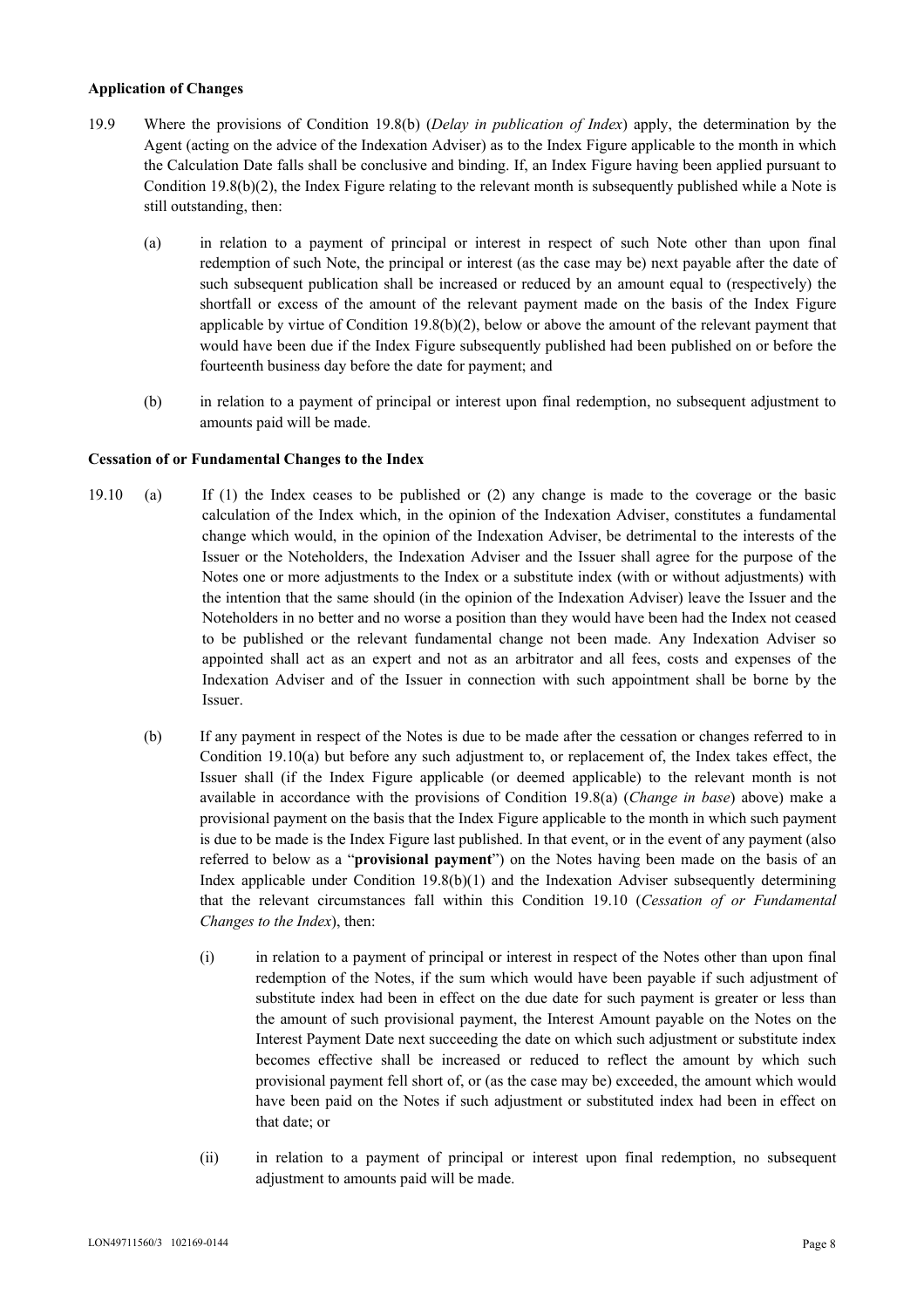(c) The Index shall be adjusted or replaced by a substitute index as determined by the Indexation Adviser pursuant to the foregoing paragraphs, as the case may be, and references in these Conditions to the Index and to any Index Figure shall be deemed amended accordingly to give effect to such adjustment or replacement. Such amendments shall be effective from the date of the notification referred to in Condition 19.10(a) above and binding upon the Issuer, the Trustee and the Noteholders, and the Issuer shall give notice to the Noteholders in accordance with Condition 13 (*Notices*) of such amendments as promptly as practicable following such agreement.

### **Redemption at the Option of the Issuer (Issuer Call)**

- 19.11 For the purposes of the redemption of the Notes pursuant to Condition 6.3 (*Redemption at the Option of the Issuer (Issuer Call)*), the Optional Redemption Amount shall be the higher of (i) the principal amount outstanding of the Notes to be redeemed (multiplied by the Limited Index Ratio); or (ii) an amount equal to (subject as provided in the following paragraph) the sum of:
	- (a) an amount calculated by discounting the remaining principal and interest payments (disregarding future indexation) at a rate equal to the sum of (i) the real yield on the CPI Redemption Reference Gilt on the Reference Date and (ii) 0.25 per cent.; and
	- (b) the market value (which may be positive or negative and, if negative, the absolute value of the relevant amount shall, for the avoidance of doubt, be deducted from the amount calculated under paragraph (a) above) to a market counterparty on the Reference Date (based on three third party quotes) of a notional swap under which the market counterparty receives the remaining cashflows of the Notes discounted based on appropriate mid-market swap rates and the market counterparty pays the remaining cashflows of a notional bond discounted based on appropriate mid-market swap rates where (i) the notional bond cashflows are indexed in line with UK CPI (and not, for the avoidance of doubt, UK RPI); and (ii) the notional bond cashflows are not subject to any cap or floor and (iii) the terms of the notional bond are in all other respects the same as those of the Notes,

plus in the case of (i) and (ii), accrued but unpaid interest (as adjusted in accordance with Condition 19.1 (*Application of the Limited Index Ratio*)) on the principal amount outstanding of the Notes.

Provided however, in the event that on the Reference Date (a) there is no CPI Redemption Reference Gilt or (b) it is not reasonably practicable to obtain three third party quotes, then the Optional Redemption Amount shall be the higher of (i) the principal amount outstanding of the Notes to be redeemed (multiplied by the Limited Index Ratio); or (ii) an amount equal to (subject as provided in the following paragraph) the sum of:

- (a) an amount calculated by discounting the remaining principal and interest payments (disregarding future indexation) at a rate equal to the sum of (i) the real yield on the RPI Redemption Reference Gilt on the Reference Date and (ii) 0.25 per cent.; and
- (b) the market value (which may be positive or negative and, if negative, the absolute value of the relevant amount shall, for the avoidance of doubt, be deducted from the amount calculated under paragraph (a) above) to a market counterparty on the Reference Date (based on three third party quotes) of a notional swap under which the market counterparty receives the remaining cashflows of the Notes discounted based on appropriate mid-market swap rates and the market counterparty pays the remaining cashflows of a notional bond discounted based on appropriate mid-market swap rates where (i) the notional bond cashflows are indexed in line with UK RPI (and not, for the avoidance of doubt, UK CPI); and (ii) the notional bond cashflows are not subject to any cap or floor and (iii) the terms of the notional bond are in all other respects the same as those of the Notes,

plus in the case of (i) and (ii), accrued but unpaid interest (as adjusted in accordance with Condition 19.1 (*Application of the Limited Index Ratio*)) on the principal amount outstanding of the Notes.

Provided further, in the event that on the Reference Date it is not reasonably practicable to obtain three third party quotes, then the Optional Redemption Amount shall be the higher of (i) the principal amount outstanding of the Notes to be redeemed (multiplied by the Limited Index Ratio); or (ii) an amount calculated by discounting the remaining principal and interest payments (disregarding future indexation) at a rate equal to the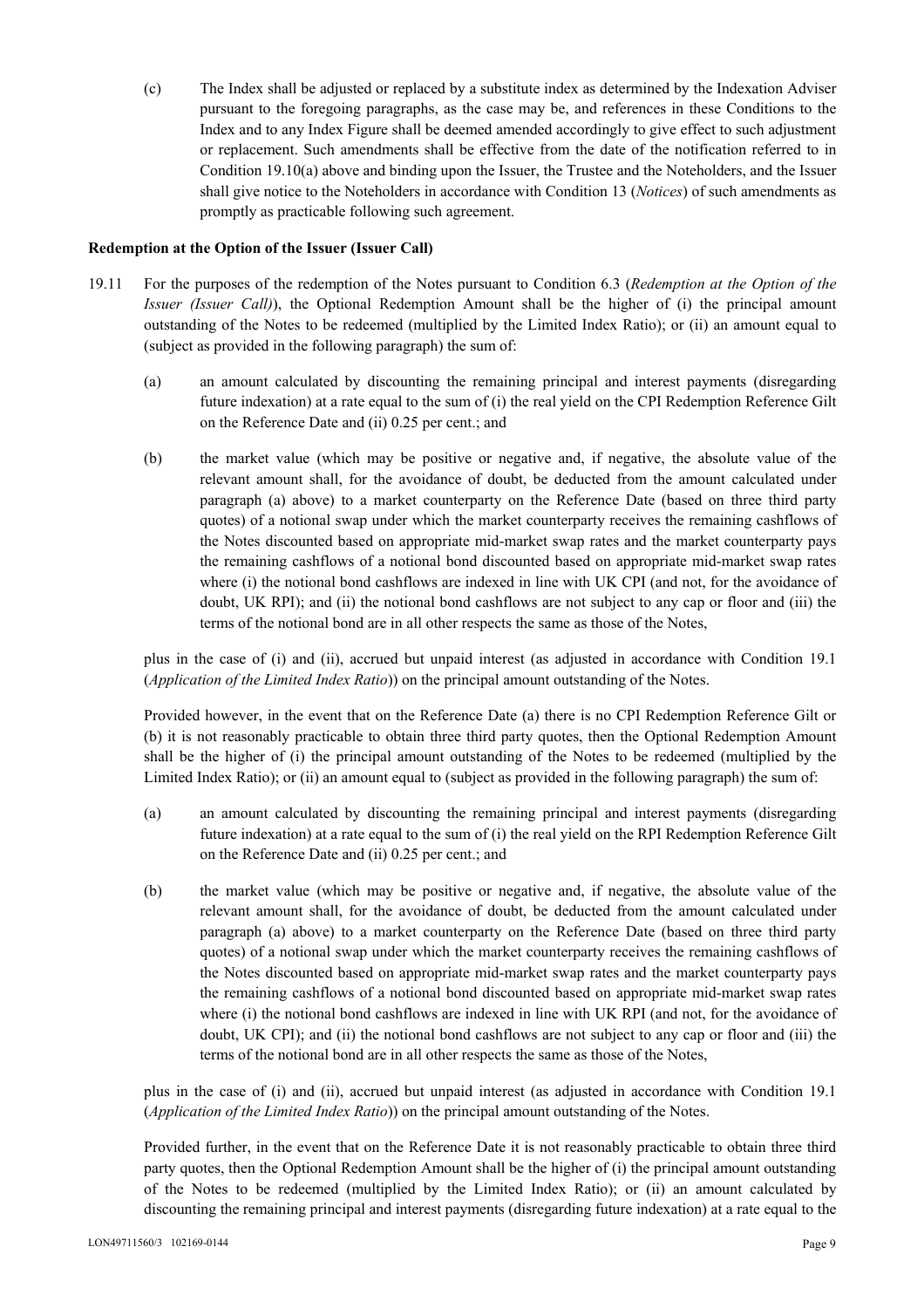sum of (i) the real yield on the RPI Redemption Reference Gilt on the Reference Date and (ii) 0.50 per cent., plus in the case of (i) and (ii), accrued but unpaid interest (as adjusted in accordance with Condition 19.1 (*Application of the Limited Index Ratio*)) on the principal amount outstanding of the Notes.

For the purposes of this provision, "**CPI Redemption Reference Gilt**" means the UK CPI-indexed link UK government stock the maturity of which is, as at the Reference Date, closest to (and within a maximum of three years of) the remaining maturity of the Notes; "**RPI Redemption Reference Gilt**" means the UK RPI-indexed link UK government stock the maturity of which is, as at the Reference Date, closest to the remaining maturity of the Notes and "**Reference Date**" will be set out in the relevant notice of redemption.

If the Issuer determines that it is not reasonably practicable to determine the Optional Redemption Amount in accordance with this Condition 19.11, the Optional Redemption Amount shall be determined by an Indexation Adviser.

### **Redemption for Index Events**

19.12 Upon the occurrence of any Index Event, the Issuer may, upon giving not less than 15 nor more than 30 days' notice to the Noteholders in accordance with Condition 13 (*Notices*) (which notice shall be irrevocable and shall specify the date fixed for redemption), redeem all (but not some only) of the Notes on any date at the principal amount outstanding of the Notes to be redeemed plus accrued but unpaid interest (adjusted in accordance with Condition 19.1 (*Application of the Limited Index Ratio*)). The Notes may not be redeemed in these circumstances unless all the other Tranches of Notes linked to the same underlying Index are also redeemed at the same time. Before giving any such notice, the Issuer shall provide to the Trustee a certificate signed by two Directors stating that the Issuer is entitled to effect such redemption and setting forth a statement of facts showing that the conditions precedent to the right of the Issuer so to redeem, have occurred.

 "**Index Event**" means the event which occurs if any of the following occur (i) the relevant Index Figure for three consecutive months falls to be determined on the basis of an Index Figure previously published as provided in Condition 19.8(b) (*Delay in publication of Index*), or (ii) the Trustee has been notified by the Issuer (or the Agent) that publication of the relevant Index has ceased, and (in each case) no adjustment or substitution of the Index has been determined by the Indexation Adviser pursuant to Condition 19.10 (*Cessation of or Fundamental Changes to the Index*) and such circumstances are continuing.

### **Other Definitions**

19.13 For the purposes of these provisions with respect to the Notes:

"**Base Index Figure**" means (subject to Condition 19.8(a) (*Change in base*)) 105.32;

"**Calculation Date**" means (1) any date when a payment of interest or, as the case may be, principal falls due and (2) the Issue Date;

"**Day Count Fraction**" means Actual/Actual (ICMA) as defined in Condition 4.1(a) and where Determination Date(s) means 25 June in each year;

"**Following Business Day Convention**" means that if the Interest Payment Date would otherwise fall on a day which is not a Payment Day (as defined in Condition 5.5 (*Payment Day*), the related payment of principal or interest will be made on the next succeeding Payment Day as if made on the date such payment was due;

"**Index**" or "**Index Figure**" means, in relation to any month (subject as provided in Condition 19.8(b) (*Delay in publication of Index*) and Condition 19.8(a) (*Change in base*), the UK Consumer Price Index ("**UK CPI**") (for all items) published in that month by the Office of National Statistics  $(2015 = 100)$  and appearing on its website (http://www.ons.gov.uk/) or any comparable index which may replace the UK Consumer Price Index. Any reference to the "**Index Figure applicable**" to a particular Calculation Date shall, subject as provided in Condition 19.8 (*Changes in Circumstances Affecting the Index*) and 19.10 (*Cessation of or Fundamental Changes to the Index*), be calculated in accordance with the following formula: